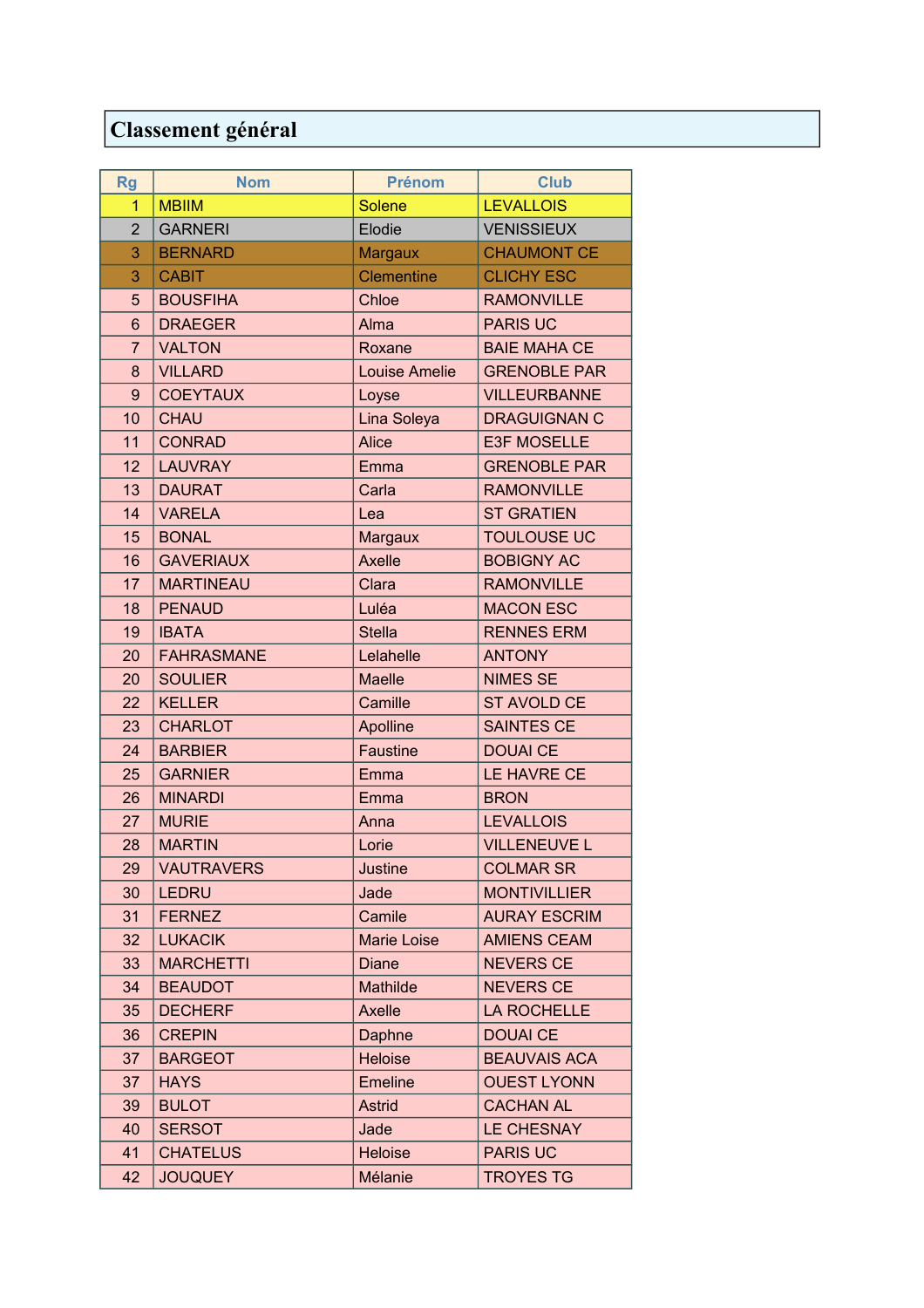| 43 | <b>NEURY</b>             | Emma          | DAX SE              |
|----|--------------------------|---------------|---------------------|
| 44 | <b>TAFNA</b>             | Thiara        | <b>EEB2D2 93</b>    |
| 45 | <b>KERGUERIS</b>         | Charline      | <b>GRENOBLE PAR</b> |
| 46 | <b>DOUTEAU</b>           | <b>Elisa</b>  | <b>DIJON ASPTT</b>  |
| 47 | <b>ALBERTI</b>           | <b>Marine</b> | <b>ST MAUR VGA</b>  |
| 47 | <b>GON</b>               | Anais         | <b>CHAMPIGNY MA</b> |
| 49 | <b>LUDIG</b>             | Enora         | <b>CHALONS CHAM</b> |
| 50 | <b>TREVIN</b>            | Ambre         | <b>ANNONAY CE</b>   |
| 51 | <b>LEROUX</b>            | Philippine    | <b>ANGERS NDC</b>   |
| 52 | <b>LAGRANDCOURT</b>      | Coraly        | FORT DE F DU        |
| 53 | <b>DINI</b>              | Laureen       | <b>RODEZ AVEYRO</b> |
| 54 | <b>POISSON</b>           | Pauline       | <b>ANTONY</b>       |
| 55 | <b>LEBAILLIF</b>         | Charlotte     | LE HAVRE CE         |
| 56 | <b>CASTAUDI</b>          | Rebecca       | <b>NOYON PM</b>     |
| 57 | <b>BONNET-EYMARD</b>     | Fanette       | <b>AVON US</b>      |
| 58 | <b>BOURREAU</b>          | Agathe        | <b>BRON</b>         |
| 59 | <b>MALAVELLE ROLLAND</b> | <b>Marie</b>  | <b>NIMES SE</b>     |
| 60 | <b>FALGAYRETTES</b>      | Valoria       | <b>CAYENNE CE</b>   |
| 61 | <b>PINIER</b>            | Clementine    | RODEZ AVEYRO        |
| 62 | <b>UHL</b>               | Noemie        | <b>ROMANS BDP</b>   |
| 63 | <b>CHACON ROBAYO</b>     | Camillia      | <b>CLICHY ESC</b>   |
| 64 | <b>AUFFRET</b>           | <b>Marie</b>  | <b>RENNES CSG</b>   |
| 65 | <b>GHOLAMI</b>           | <b>Ines</b>   | <b>CASTRES</b>      |
| 66 | <b>TSILIKAS</b>          | Daphne        | <b>ANTONY</b>       |
| 67 | <b>BERNOBIC</b>          | Emma          | <b>COLMAR SR</b>    |
| 68 | <b>GRAFFEUILLE</b>       | Sofia         | <b>LEVALLOIS</b>    |
| 69 | <b>VIGNAUX</b>           | Anaïs         | <b>TOURS SA</b>     |
| 70 | <b>BERMEJO</b>           | Julia         | <b>EVREUX JA</b>    |
| 71 | <b>FRANCOIS</b>          | Maeva         | <b>EPINAL SE</b>    |
| 72 | <b>ROGER</b>             | Maenel        | RODEZ AVEYRO        |
| 73 | <b>BEAUNES</b>           | <b>Eloise</b> | <b>CAYENNE CE</b>   |
| 74 | <b>MARGRY</b>            | Emma          | <b>ABBEVILLE</b>    |
| 75 | <b>ODIN</b>              | Camille       | <b>MONTLUCON</b>    |
| 76 | <b>DUVAL</b>             | Noemi         | <b>NORMANDIE EE</b> |
| 76 | <b>FREMANN</b>           | Clemence      | <b>DIJON ASPTT</b>  |
| 78 | <b>POZZOLI</b>           | Prudence      | <b>FONTENAY BOI</b> |
| 79 | <b>NERARD</b>            | Annna         | <b>PARIS EPEE</b>   |
| 80 | <b>LIORZOU</b>           | <b>Mirana</b> | <b>NORMANDIE EE</b> |
| 81 | <b>BOUSQUET</b>          | Agathe        | <b>TOULOUSE UC</b>  |
| 82 | <b>PUECH</b>             | Emilie        | <b>CASTRES</b>      |
| 83 | <b>PASSAQUAY</b>         | Lou Anne      | <b>TOULOUSE UC</b>  |
| 84 | <b>GREGOIRE</b>          | Laure         | <b>CASTELNAU LL</b> |
| 85 | <b>MURIE</b>             | Zoe           | <b>LEVALLOIS</b>    |
| 86 | <b>PEREIRA</b>           | Julie         | <b>LIVRY GARGAN</b> |
| 87 | <b>DEHARO</b>            | Constance     | <b>BAR LE DUC</b>   |